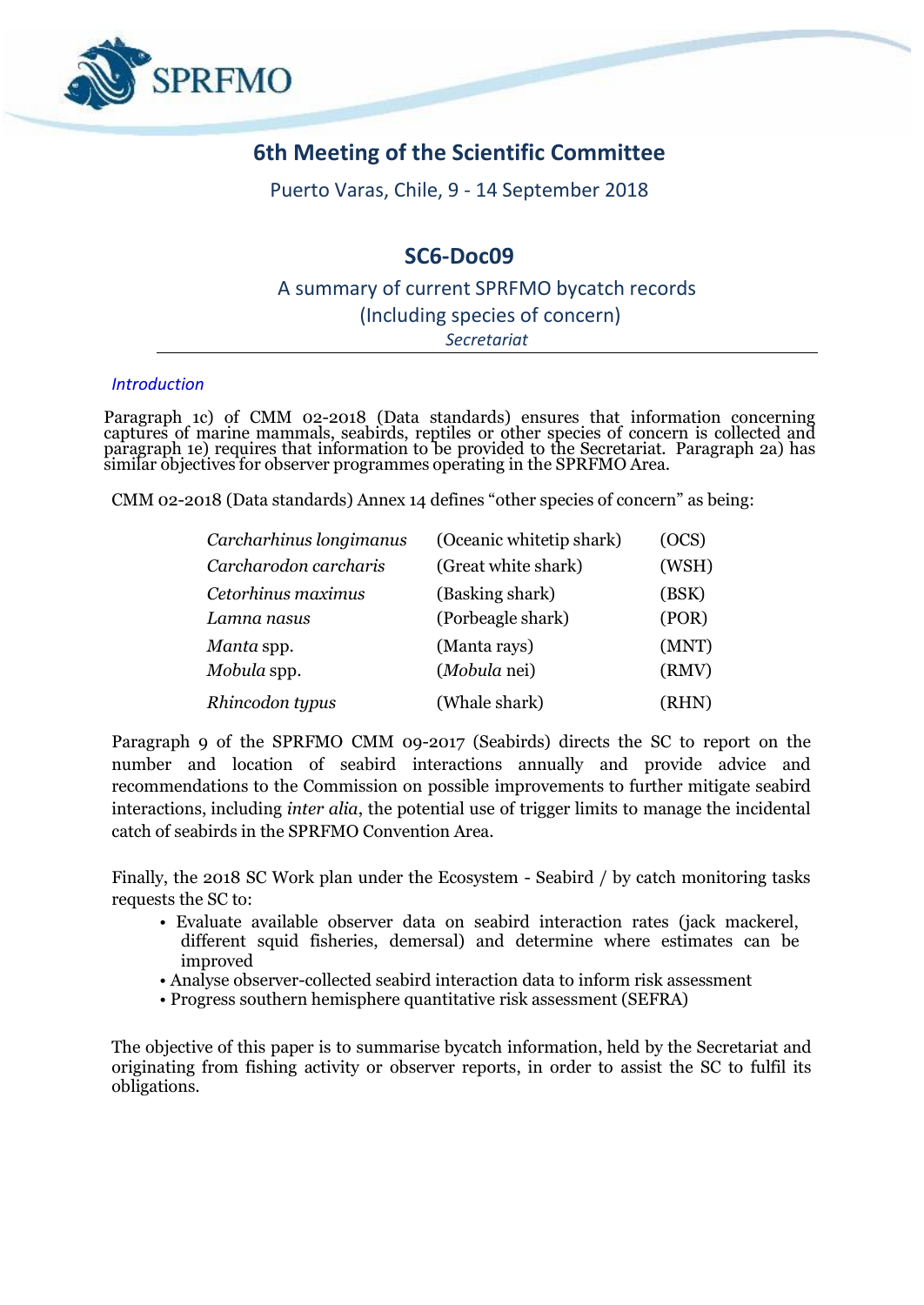#### 10-Aug-18 SC6-Doc09

### *Marine mammal, seabird, reptile and species of concern capture records*

The Secretariat has fishing activity information from 2007 and observer information from 2008. Both sets of information were examined for marine mammal, seabird, reptile and other species of concern captures. The results are presented in Table 1.

| <b>Fishery</b>      | <b>Member</b> | Code       | <b>Species</b>        | Common name              | Amount caught     | Date             | <b>Datasets</b>            | <b>Mitigation measures</b> |
|---------------------|---------------|------------|-----------------------|--------------------------|-------------------|------------------|----------------------------|----------------------------|
| Bottom longline     | Australia     | <b>PFC</b> | Puffinus carneipes    | Flesh-footed shearwater  |                   | Mar 2008         | Fishing activity, Observer | Line shooter, Tori lines   |
| Bottom longline     | Australia     | CVX        | Carcharhiniformes     | Ground sharks            | 10 (kg), 1 event  | Apr 2008         | Fishing activity           |                            |
| Bottom longline     | Australia     | TUG        | Chelonia myas         | Green turtle             |                   | June 2016        | Fishing activity           |                            |
| Bottom longline     | Australia     | <b>XXS</b> | Unknown               | Sea Snake                |                   | June 2016        | Fishing activity           |                            |
| Bottom longline     | Australia     | WSH        | Carcharodon carcharis | Great white shark        |                   | June 2016        | Fishing activity           |                            |
| Bottom longline     | Australia     | WSH        | Carcharodon carcharis | Great white shark        |                   | Aug 2016         | Fishing activity           |                            |
| Bottom longline     | Australia     | <b>PFC</b> | Puffinus carneipes    | Flesh-footed shearwater  |                   | Oct 2016         | Fishing activity           |                            |
| Bottom longline     | New Zealand   | <b>PWA</b> | Pterodroma leucoptera | Gould's Petrel           |                   | Oct 2014         | Fishing activity, Observer | None specified             |
| <b>Bottom Trawl</b> | New Zealand   | <b>PDM</b> | Pterodroma macroptera | Grey-faced petrel        |                   | Dec 2015         | Observer                   | <b>Bird baffler</b>        |
| <b>Bottom Trawl</b> | New Zealand   | <b>WFS</b> | Pelagodroma marina    | White-faced storm petrel | (released alive)  | Mar 2016         | Observer                   | <b>Bird baffler</b>        |
| Jack mackerel       | EU            | <b>POR</b> | Lamna nasus           | Porbeagle shark          | 12 (kg)           | Aug 2009         | Observer                   | None specified             |
| Jack mackerel       | Korea         | <b>POR</b> | Lamna nasus           | Porbeagle shark          | 21 (kg), 2 events | <b>July 2015</b> | Fishing activity, Observer | None specified             |
| Jack mackerel       | Korea         | <b>POR</b> | Lamna nasus           | Porbeagle shark          | 5 (kg)            | Aug 2016         | Fishing activity, Observer | None specified             |
| Jack mackerel       | Korea         | <b>POR</b> | Lamna nasus           | Porbeagle shark          | 36 (kg), 4 events | Sept 2015        | Fishing activity, Observer | None specified             |
| Jack mackerel       | Korea         | <b>POR</b> | Lamna nasus           | Porbeagle shark          | 42 (kg), 4 events | June 2016        | Fishing activity, Observer | None specified             |
| Jack mackerel       | Korea         | <b>POR</b> | Lamna nasus           | Porbeagle shark          | 24 (kg), 3 events | <b>July 2016</b> | Fishing activity           |                            |
| Jack mackerel       | Korea         | <b>POR</b> | Lamna nasus           | Porbeagle shark          | 31 (kg), 1 event  | Sept 2016        | Fishing activity, Observer | None specified             |
| Jack mackerel       | Korea         | <b>POR</b> | Lamna nasus           | Porbeagle shark          | 23 (kg)           | <b>July 2017</b> | Fishing activity           |                            |
| Jack mackerel       | Korea         | <b>POR</b> | Lamna nasus           | Porbeagle shark          | 30 (kg)           | Sept 2017        | Fishing activity           |                            |

**Table 1:** Summary of captures of seabird, mammal, reptile and species of concern from SPRFMO submissions

*note: 2017 observer data are not due until 30 September 2018*